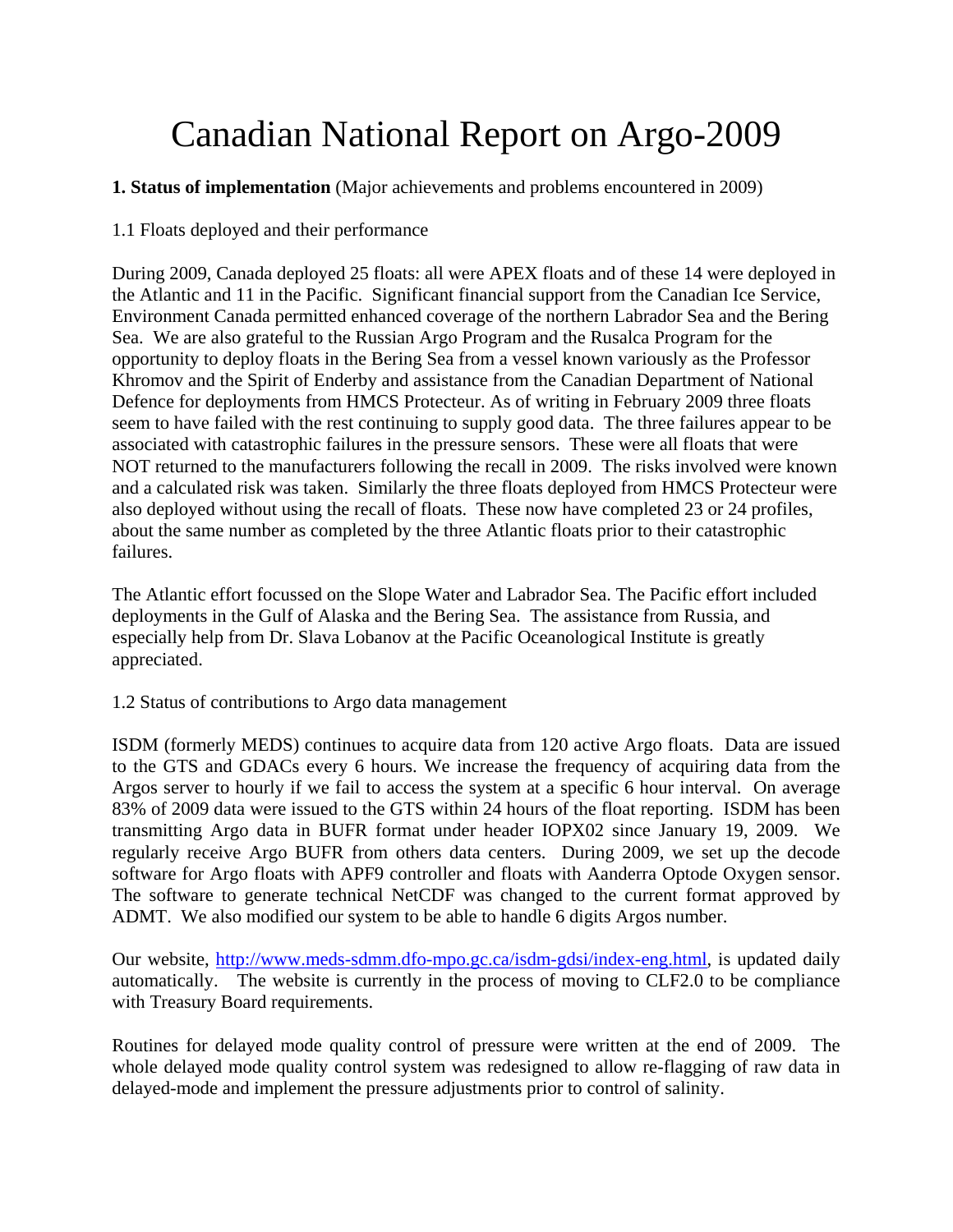#### **2. Present level of, and future prospects for, national funding for Argo including a summary of the level of human resources devoted to Argo.**

During 2009 the Canadian Argo program was primarily funded as a research effort. It has been our early intention to move funding to a more routine or operational basis but that has not yet occurred. We are continuing to pursue this. The funding in 2009 including the much appreciated contribution from the Canadian Ice Service was adequate to maintain and slightly enhance the Canadian contribution to the international effort.

Funds to purchase floats typically appear very late in our fiscal year and at the moment we know we will have 28 floats available for launch starting March  $31<sup>st</sup>$ , 2010.

## **3. Summary of deployment plans (levels of commitment, areas of float deployment) and other commitments to Argo (data management) for the coming year (and beyond where possible).**

Detailed deployment plans are not yet known as it was only very recently that it became known how many floats we would have on hand. We expect to deploy 14 floats in each of the Atlantic and Pacific sectors with deployments biased towards the far northern regions of both oceans, with most going into the Bering and Labrador Seas.

## **4. Issues that Canada wishes to be considered and resolved by AST regarding the international operation of Argo.**

The delivery of delayed mode, quality controlled Argo data to GDACs has improved significantly in the past 12 months. Despite this, we believe that there is still some room for improvement in the timely delivery of delayed mode data.